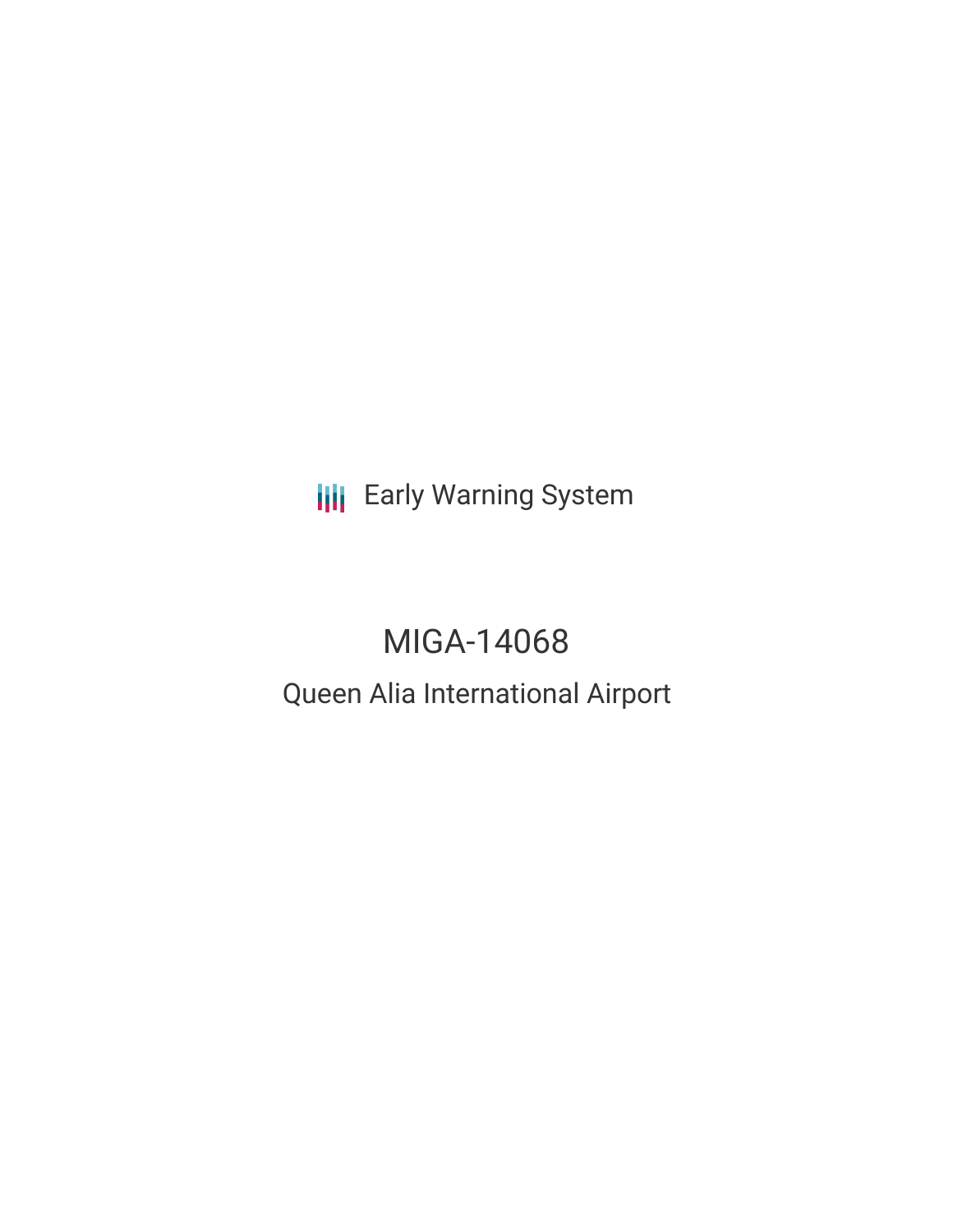

#### **Quick Facts**

| <b>Countries</b>               | Jordan                                          |  |  |  |
|--------------------------------|-------------------------------------------------|--|--|--|
| <b>Financial Institutions</b>  | Multilateral Investment Guarantee Agency (MIGA) |  |  |  |
| <b>Status</b>                  | Active                                          |  |  |  |
| <b>Bank Risk Rating</b>        | B                                               |  |  |  |
| <b>Voting Date</b>             | 2018-02-28                                      |  |  |  |
| <b>Borrower</b>                | Meridiam Eastern Europe Investments 2 SAS       |  |  |  |
| <b>Sectors</b>                 | Infrastructure, Transport                       |  |  |  |
| <b>Investment Type(s)</b>      | Guarantee                                       |  |  |  |
| <b>Investment Amount (USD)</b> | \$195.15 million                                |  |  |  |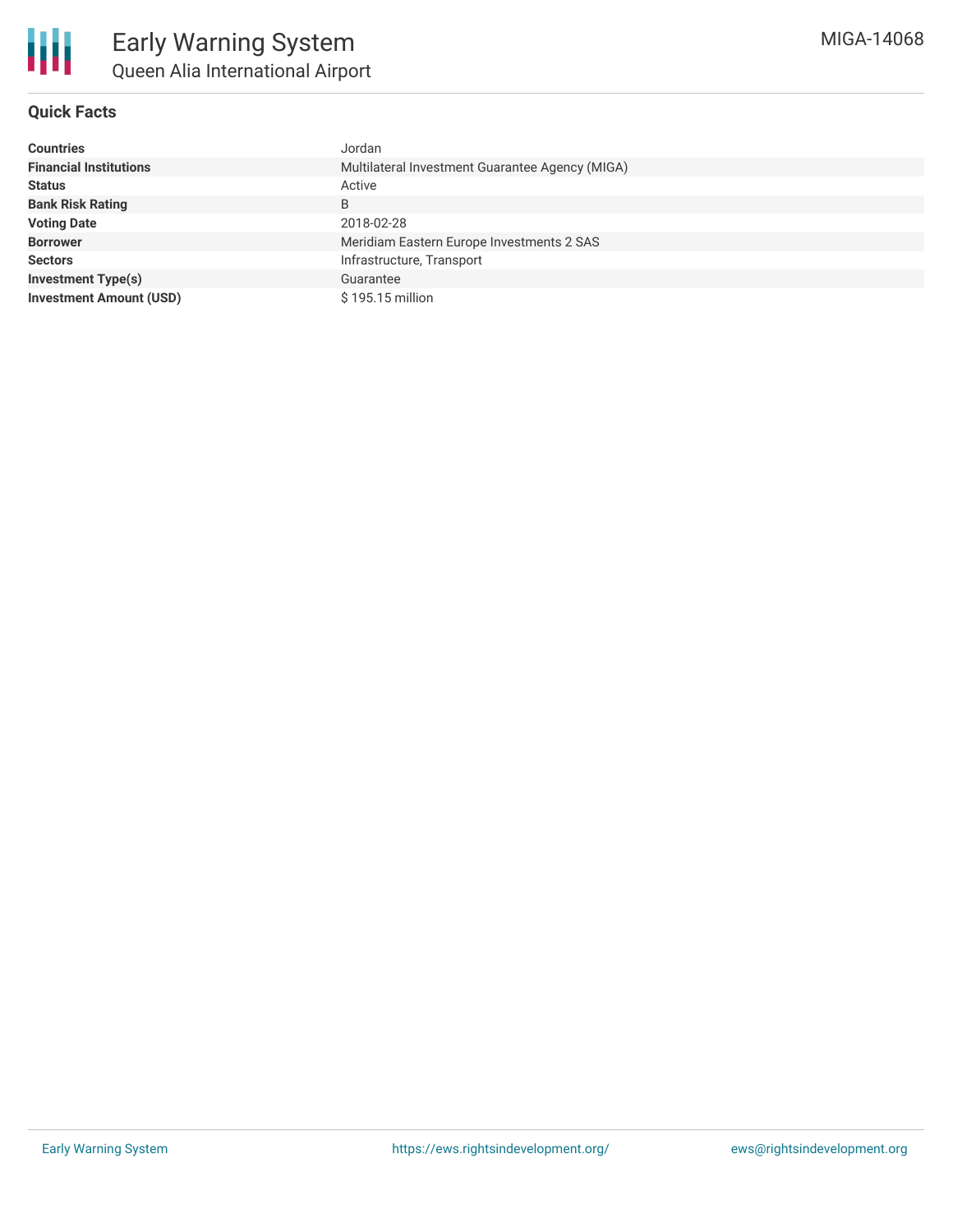

#### **Project Description**

The current Project refers to the potential acquisition of a direct or indirect stake in the share capital of AIG in the context of a sell-off considered by all or part of AIG's existing shareholders. MIGA was approached by certain of the new interested investors to cover their equity and/or quasi-equity investment into AIG against the risks of Breach of Contract, Expropriation, Transfer restriction & Inconvertibility, and War & Civil Disturbance.

Construction is not applicable to this project as construction was largely completed in 2016.

In November 2007, AIG entered a 25-year concession agreement with the Government of Jordan (GoJ) for the expansion, rehabilitation, and operation of the Queen Alia International Airport (QAIA), originally built in 1983. Pursuant to the Concession, AIG is entrusted with the design, development, operation, administration, management, improvement and maintenance of QAIA until 2032.

The concession required that a new terminal be built and commissioned to replace the existing one (Phase 1, completed in 2013), followed by the expansion of related airport facilities (Phase 2, completed in 2016), the overall goal being to increase the airport's capacity to handle long-term traffic growth and establish it as a modern and efficient transportation asset supporting Jordan's regional and global connectivity.

The Project benefited from the International Finance Corporation's (IFC) advisory services (during the structuring and concession bidding stage) and lending services (during the financing stage) and is considered the first successful airport public-private partnership project in Jordan and the Middle East and the largest private sector investment in Jordan to date.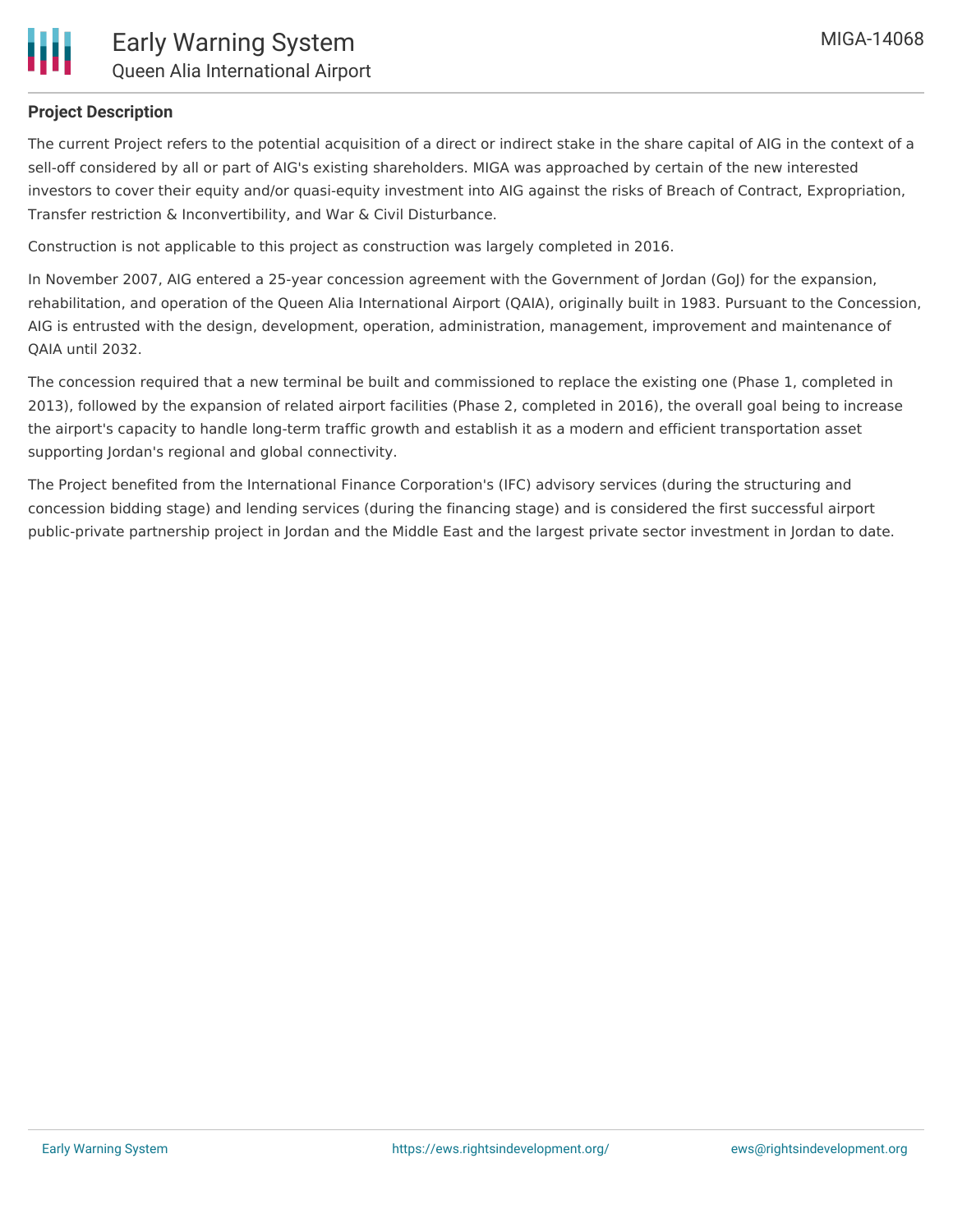

#### **Investment Description**

Multilateral Investment Guarantee Agency (MIGA)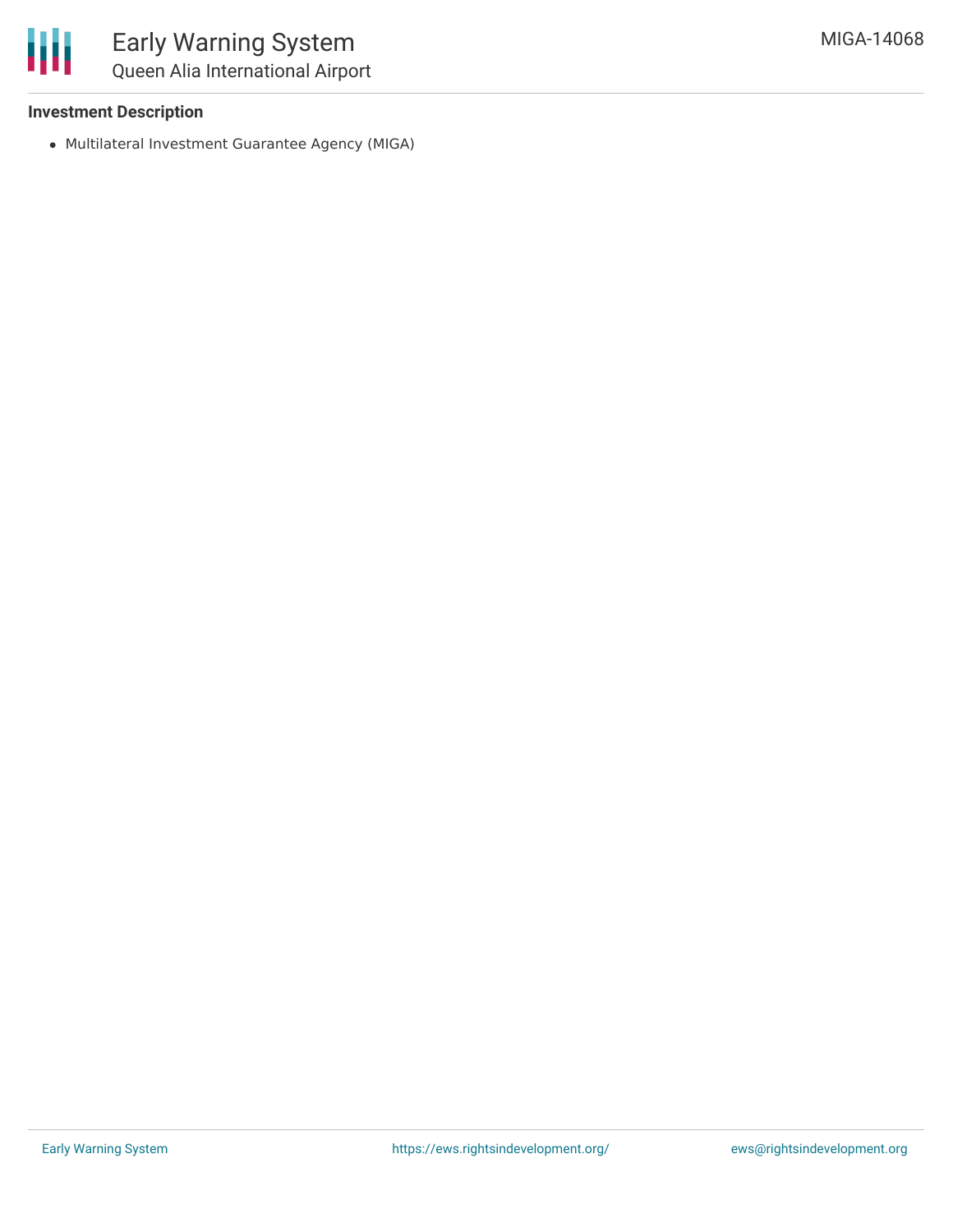

### Early Warning System Queen Alia International Airport

| <b>Private Actor 1</b> | <b>Private Actor</b><br>l Role | <b>Private Actor</b><br>  Sector | Relation                 | <b>Private Actor 2</b>                    | <b>Private Actor</b><br>2 Role | <b>Private Actor</b><br>2 Sector |
|------------------------|--------------------------------|----------------------------------|--------------------------|-------------------------------------------|--------------------------------|----------------------------------|
|                        |                                | $\overline{\phantom{0}}$         | $\overline{\phantom{0}}$ | Meridiam Eastern Europe Investments 2 SAS | Client                         | $\overline{\phantom{a}}$         |